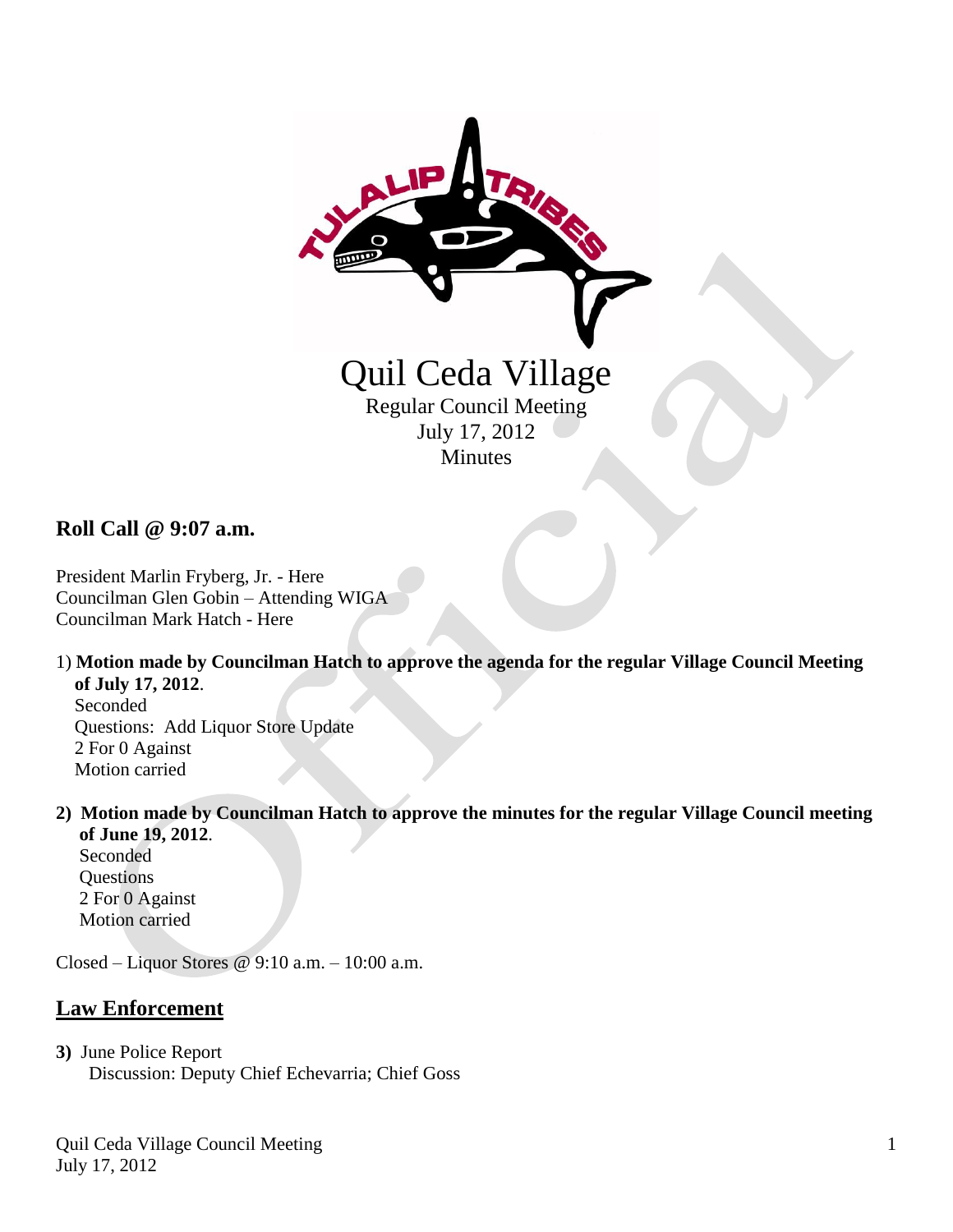# **Out of State Travel**

**4)** Report Attached

### **Finance**

**5)** June Month End Budget Reports

### **General Manager Contracts**

**6) Motion made by Mark Hatch to approve Contract with Sheldon Enterprises, Inc. for Bid 12-003, Amphitheatre Lawn Replacement in the amount of \$40,360.00 plus Contract Change Order 001 - \$4,335.75 contract was an emergency due to the upcoming concert series. (Note: The Village will continue to work with the organizer to find funds and the responsible party for the negligent damage done to the grounds).** Seconded 2 For 0 Against

Motion carried

#### **Tulalip Data Services**

**7) Motion made by Mark Hatch to approve Resolution No. 2012-013 authorizing the Council President to approve the Internship contract between the Tulalip Tribes and TDS Intern Ty Juvinel to the Intern-Apprentice level.**

Seconded<sup>1</sup> Questions: 2 For 0 Against Motion carried

## **Property Management**

**8)** Leasing Update

## **Construction**

**9)** 116<sup>th</sup> Street Kiosk Expansion Project Update

#### **ADJOURN at 11:00 a.m.**

#### **Attendees:**

Don Hatch, TTT Board of Directors Vice Chairwoman Deb Parker Chuck James, TTT Board of Directors Patti Gobin, TTT Special Projects Foley Cleveland, Big Flats Nina Reece, Village Clerk Steve Gobin, General Manager Martin Napeahi, Deputy GM

Quil Ceda Village Council Meeting July 17, 2012